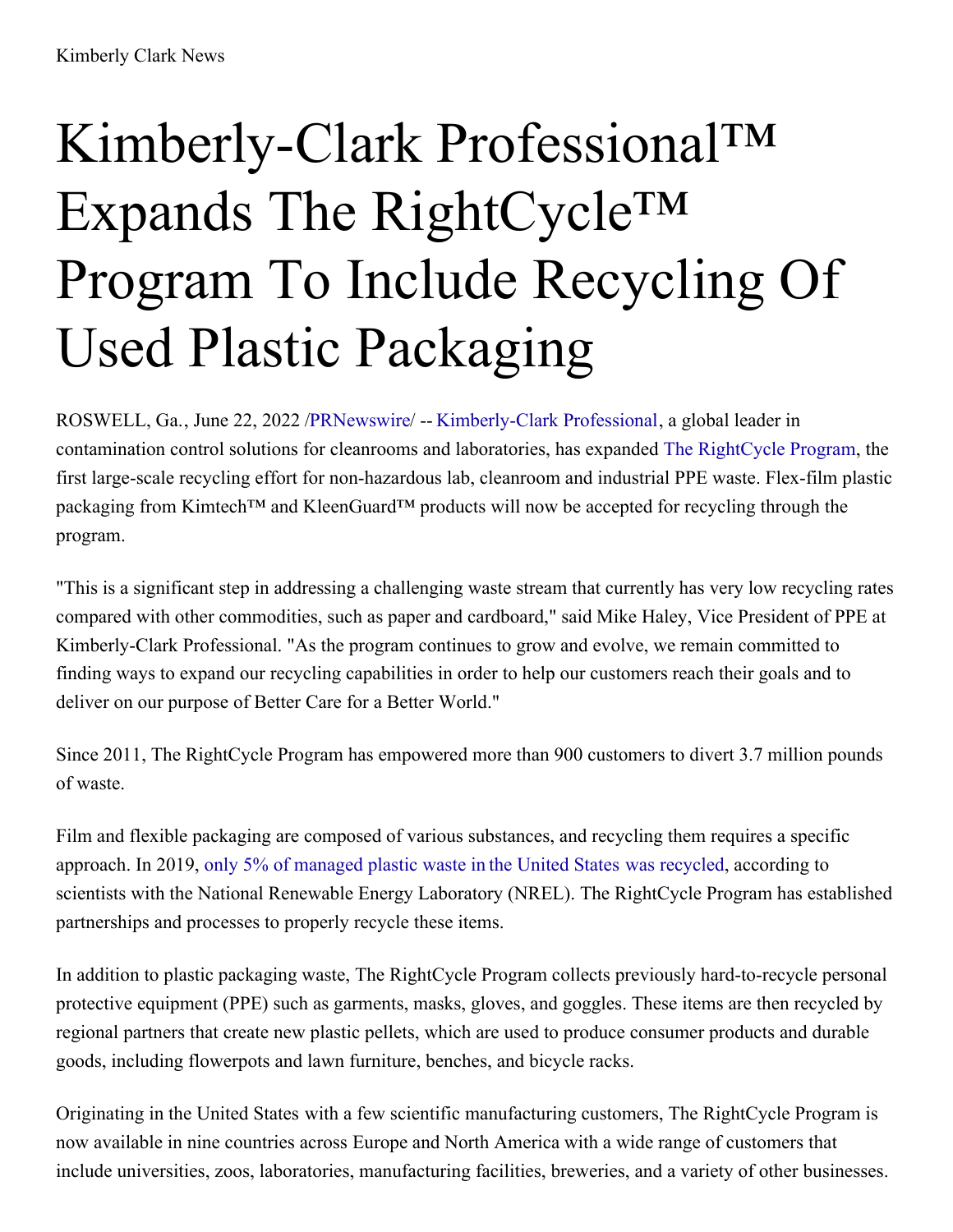The RightCycle Program contributes to Kimberly-Clark's global 2030 [ambition](https://c212.net/c/link/?t=0&l=en&o=3571301-1&h=186460233&u=https%3A%2F%2Fwww.kimberly-clark.com%2Fen-us%2Fesg%2F2030-ambition&a=2030+ambition), which is to improve the lives of 1 billion people in underserved communities around the globe with the smallest environmental footprint. Kimberly-Clark understands that a strong and enduring focus on safeguarding natural systems is just as essential to helping people live a better life. To that end, the company is focused on the [areas](https://c212.net/c/link/?t=0&l=en&o=3571301-1&h=3144611266&u=https%3A%2F%2Fwww.kimberly-clark.com%2Fen-us%2Fesg%2Fsmallest-footprint&a=areas) where it can make the biggest difference – climate, forests, water and plastics.

Kimberly-Clark aspires to be at the forefront of the transition to a circular, reuse economy by reducing waste, promoting waste-handling system improvements, and innovating new ways of providing people with the products that they need to live their best lives. In 2021, the company expanded The RightCycle Program in Europe to other categories to include the recycling of both plastic dispensers and hand towels. This will provide Kimberly-Clark Professional with an even greater opportunity to reduce its environmental footprint in collaboration with its customers.

[Watch](https://c212.net/c/link/?t=0&l=en&o=3571301-1&h=4141424196&u=https%3A%2F%2Fwww.youtube.com%2Fwatch%3Fv%3DCKErnDwoG0I&a=Watch+a+brief+video) a brief video about Kimberly-Clark Professional's RightCycle partners, including the Jackson County Developmental Center (JCDC) and Somerset Recycling Services, a plastics processing organization in Kentucky. Since 2016, Somerset Recycling Services has recovered nearly 3 million pounds of recyclable materials from The RightCycle Program.

To learn more about The RightCycle Program, visit [www.kcprofessional.com/rightcycle](https://c212.net/c/link/?t=0&l=en&o=3571301-1&h=1022384469&u=http%3A%2F%2Fwww.kcprofessional.com%2Frightcycle&a=www.kcprofessional.com%2Frightcycle).

## **About Kimberly-Clark Professional**

Kimberly-Clark Professional partners with businesses to create Exceptional Workplaces, helping to make them healthier, safer and more productive. Key brands in this segment include Kleenex, Scott, WypAll, KleenGuard and Kimtech. To see how Kimberly-Clark Professional is helping people around the world to work better, please visit [www.kcprofessional.com](https://c212.net/c/link/?t=0&l=en&o=3571301-1&h=2129408842&u=http%3A%2F%2Fwww.kcprofessional.com%2F&a=www.kcprofessional.com).

## **About Kimberly-Clark**

Kimberly-Clark (NYSE: KMB) and its trusted brands are an indispensable part of life for people in more than 175 countries. Fueled by ingenuity, creativity, and an understanding of people's most essential needs, we create products that help individuals experience more of what's important to them. Our portfolio of brands, including Huggies, Kleenex, Scott, Kotex, Cottonelle, Poise, Depend, Andrex, Pull-Ups, GoodNites, Intimus, Neve, Plenitud, Sweety, Softex, Viva and WypAll, hold the No. 1 or No. 2 share position in 80 countries. We use sustainable practices that support a healthy planet, build stronger communities, and ensure our business thrives for decades to come. To keep up with the latest news and to learn more about the company's 150-year history of innovation, visit [kimberly-clark.com](https://c212.net/c/link/?t=0&l=en&o=3571301-1&h=3735193885&u=https%3A%2F%2Fwww.kimberly-clark.com&a=kimberly-clark.com).

## [KMB-B]

SOURCE Kimberly-Clark Professional